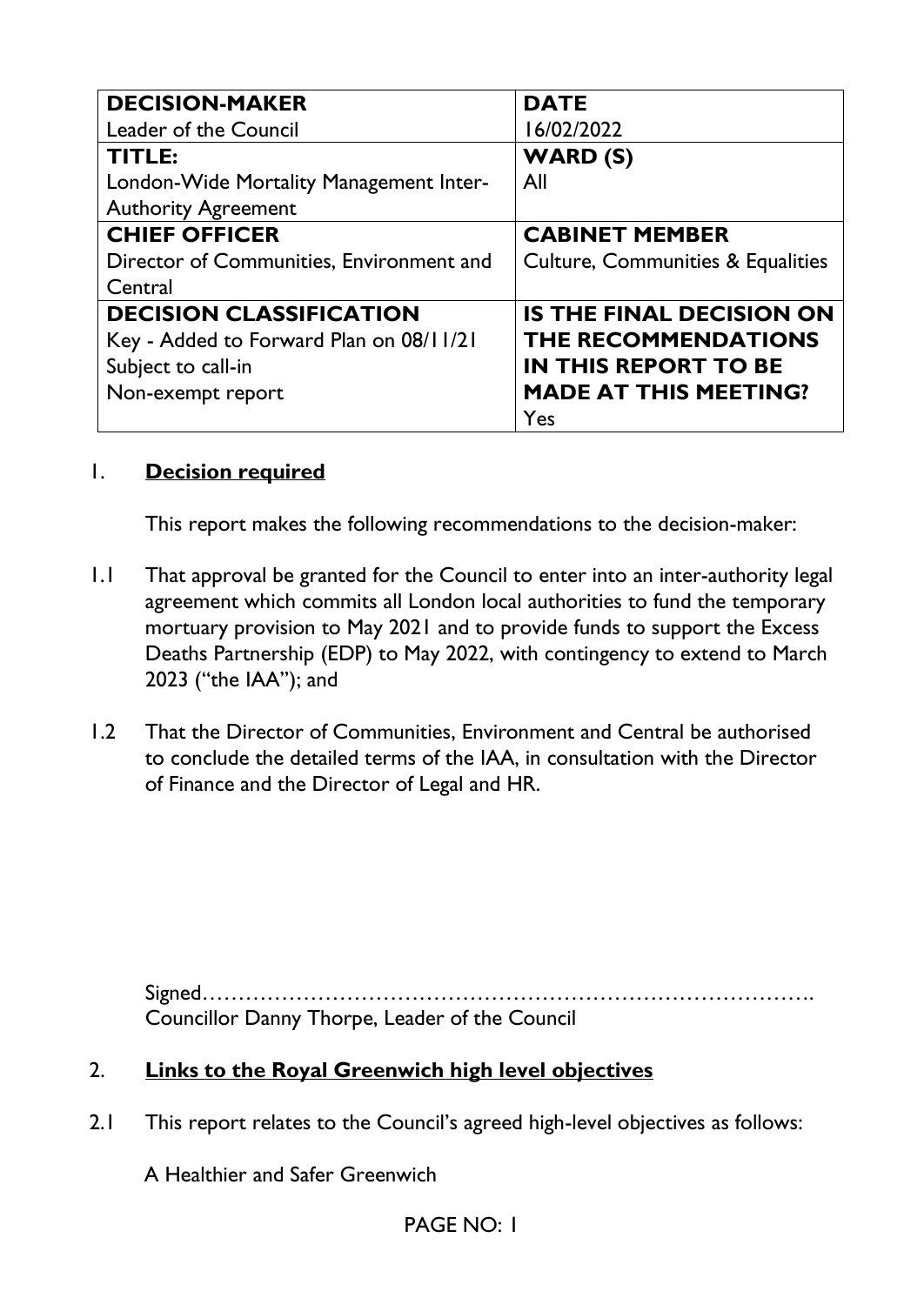- The parties who formulate the IAA have common public function in relation to the planning, management of and the response to any Excess Deaths Event in London and wish to co-operate with each other for the achievement of their common objectives and the optimal performance of the functions across London.
- To ensure the dignity of the deceased is maintained during the excessive death situation across London and provide additional body storage facilities to all members when local capacity has expired.
- To ensure the EDP remains an active support for the Death Management Process until May 2022, with a contingency included to extend to March 2023, dependant on Covid-19 mutation and transmission.

## 3. **Purpose of Report and Executive Summary**

- 3.1 This report outlines the contribution required from Royal Greenwich to meet the costs of London-wide temporary mortuary provision and mortality management during the Covid-19 crisis.
- 3.2 The report seeks approval to sign an inter-authority legal agreement (the IAA) which commits London local authorities to fund temporary mortuary provision to May 2021. The IAA also reflects London Councils Chief Executives' aspiration, subject to formal decisions of the Councils, that £2.5 million of the sinking fund would be retained to fund the Excess Deaths Partnership (EDP) until May 2022 with the potential of a 10-month extension period to March 2023.

## EDP functions

- Support the development of the medium-long term excess death London wide strategy & practical operational planning
- Provide overall coordination, monitoring & assurance of storage capacity across London including coordinating the pan-London storage
- Continue the development of the data & Intelligence function
- Implement the lessons learnt from wave 2 and drive forward the opportunities for continuous improvement
- 3.3 This will enable the Council to pay our proportion of the Pan London mortality management costs into the London Borough of Camden's sinking fund in preparation for continuing waves of Covid-19 deaths.

# PAGE NO: 2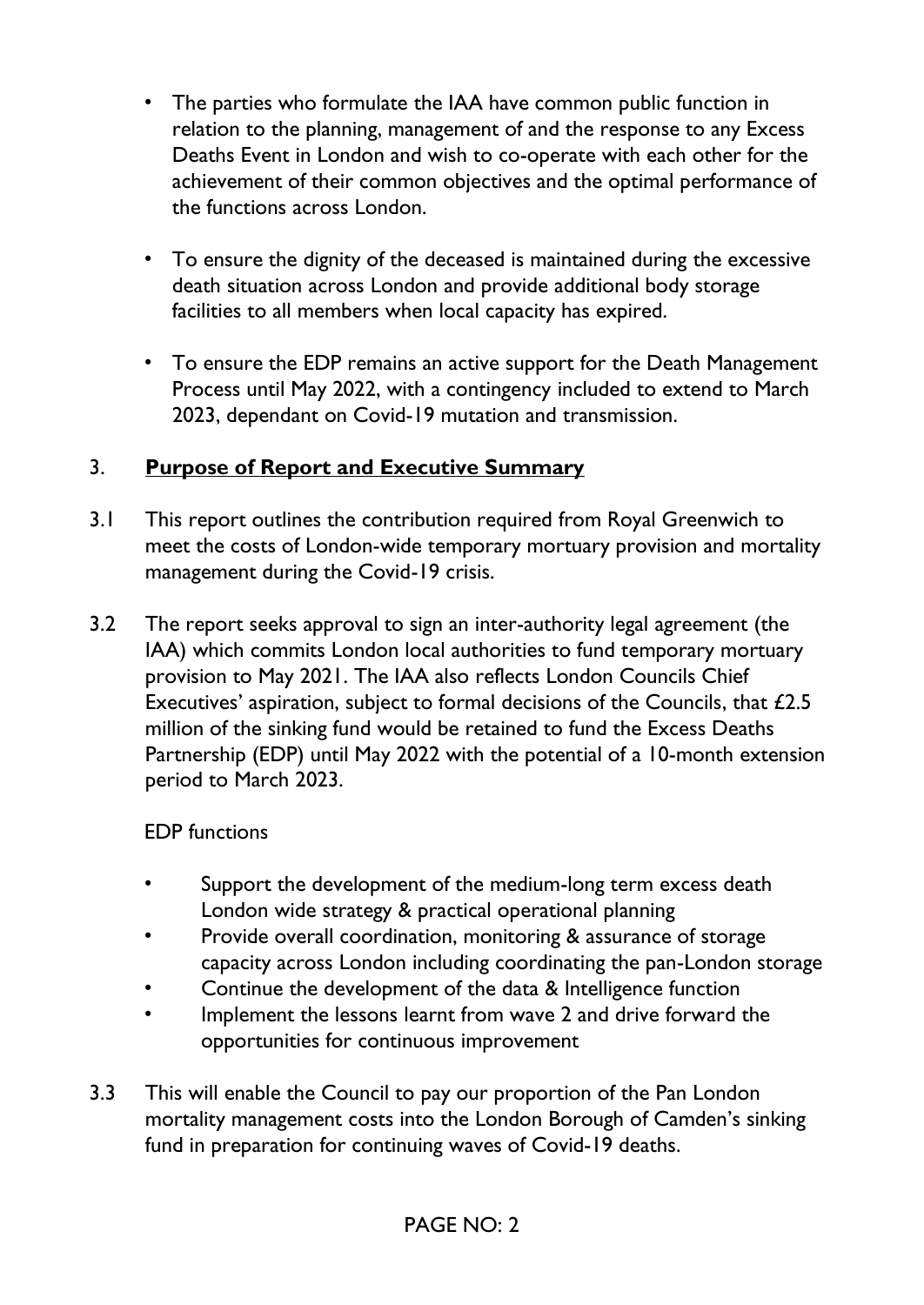## 4. **Introduction and Background**

- 4.1 This report deals with the ongoing Covid-19 Pandemic.
- 4.2 Subject to the formal decisions of the Council the 33 Leaders and Chief Executives of the London local authorities wish to fund the provision of temporary mortuary facilities and the mortality management function on a pan-London basis during the pandemic.
- 4.3 This approach has been based on the current modelling assumptions for a second wave of COVID-19 deaths. The modelling estimates excess death levels and indicates that additional temporary mortuary capacity is required.
- 4.4 Each local authority has been requested to sign an inter-authority legal agreement (the IAA) which commits London local authorities to continue to fund the temporary mortuary provision to May 2021.
- 4.5 London Councils Chief Executives wish, subject to formal decisions of the Councils for £2.5 million of the sinking fund to be retained to fund the EDP until May 2022 with the potential of a 10-month extension period until March 2023. The May 2022 long stop date with potential to extend by 10 months to March 2023 is reflected in the IAA.
- 4.6 Westminster City Council (WCC) and the London Borough of Camden (LBC) agreed to oversee these pan-London arrangements on behalf of all London boroughs. However, it remains a shared responsibility which will require the participation and commitment of all boroughs if individual and collective responsibilities are to be met.
- 4.7 Under the proposed governance arrangements:
	- WCC will be responsible for the mortality management function, which will report to WCC's Chief Executive.
	- WCC will rely on the provisions of regulation 32(2)(c) of the Public Contract Regulations in order to conclude purchasing arrangements and will liaise directly with the Department for Levelling Up, Housing and Communities ("DLUHC", formerly known as the Ministry for Housing, Communities and Local Government) and the Cabinet Office regarding the mortality management function.
	- WCC will enter into the necessary contractual arrangements for pan-London temporary mortuary provision and undertake the mortality management function.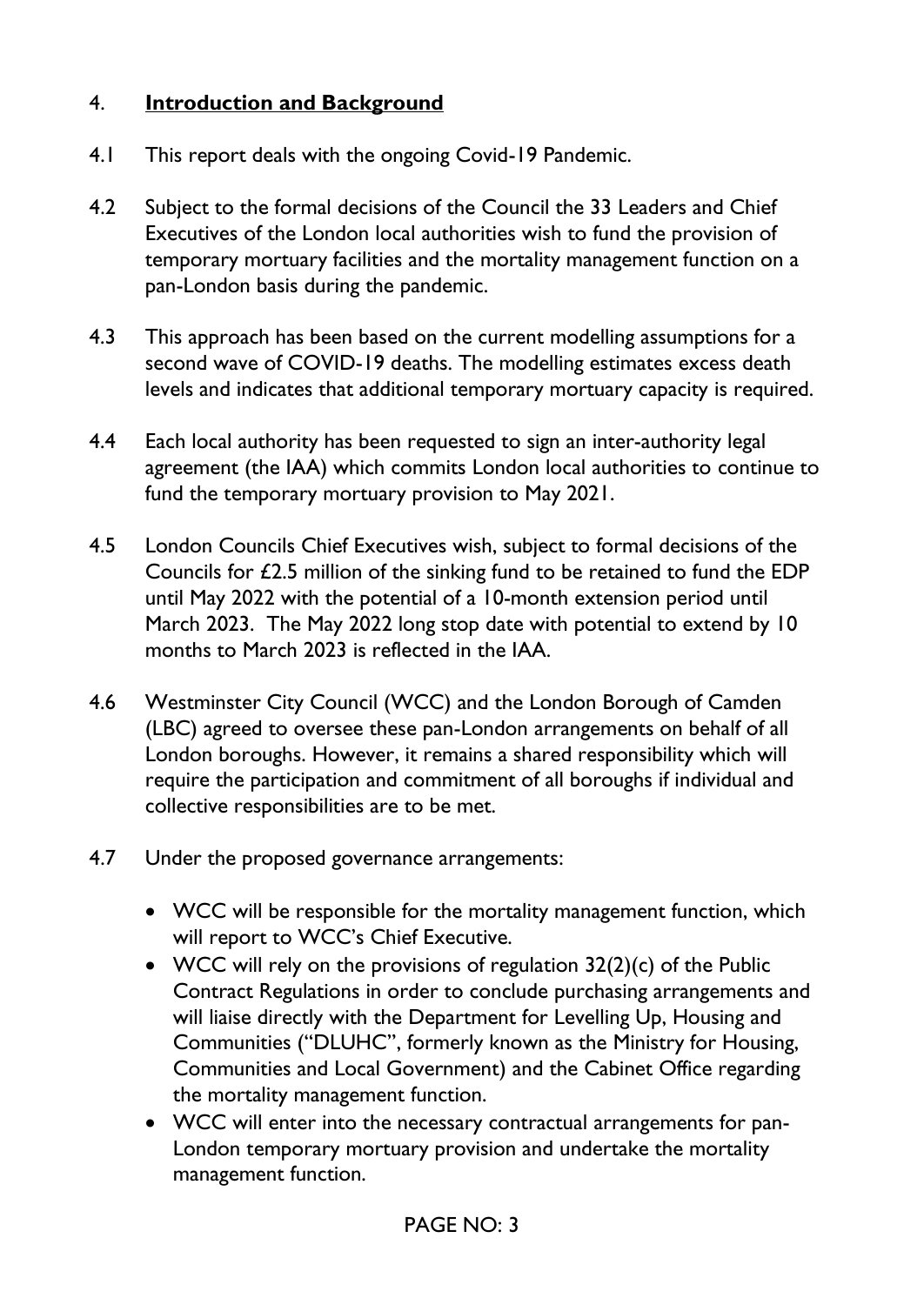- LBC will hold and administer the sinking fund, taking responsibility for ensuring finances are secured.
- Expenditure will be vetted by a Finance Oversight Cell which has now been established as part of the transition management arrangements.
- WCC will ensure that all London local authorities are briefed about the decision-making and finances of mortality management, so there is transparency on how decisions were made. This briefing will be made through a monthly report to London local authority Leaders and Chief Executives.
- 4.8 The request for the pan London agreement followed the wave one management of mortality across London. Coronial jurisdictions areas (in our case the Royal Borough of Greenwich, Lambeth, Lewisham and Southwark) had been asked to consider what local arrangements could be made to support the mortality storage needs across London. The need identified already considers the jurisdiction, storage and the plans implemented by September 2020. This included the proposed use of DLUHC portacabins for storage, which RBG responded to and installed two portacabins onsite at the Greenwich Public Mortuary (GPM) increasing capacity by 120. Total capacity is currently 247.
- 4.9 The EDP has informed RBG that it will no longer pay for the DLUHC units as from  $8<sup>th</sup>$  November 2021 and additional funding needs to be sourced, discussion is underway with Central Finance. The EDP have relocated one NHS Unit to the GPM, this requires adaptions to be fit for purpose. A cost comparison and other alternatives are being explored to create a suitable way forward.
- 4.10 The cost to London local authorities is currently estimated to be £16,150,000. This covers the period through to May 2021. The data on which costs have been calculated is based on the government's realistic worst-case scenario for a second surge of COVID-19 in London. The costs to the Royal Borough of Greenwich £623,100 as of July 2020 and additional costs of £523,417 paid in Oct 2020, total £1,147m.
- 4.11 In accordance with clause 2.2 of the previous IAA signed in 2020, the London Borough of Camden issued a surplus to each authority following the agreement to exit the IAA arrangement and create the EDP. RBG received a surplus of £312k from the sinking (LBC), RBG total costs £835k.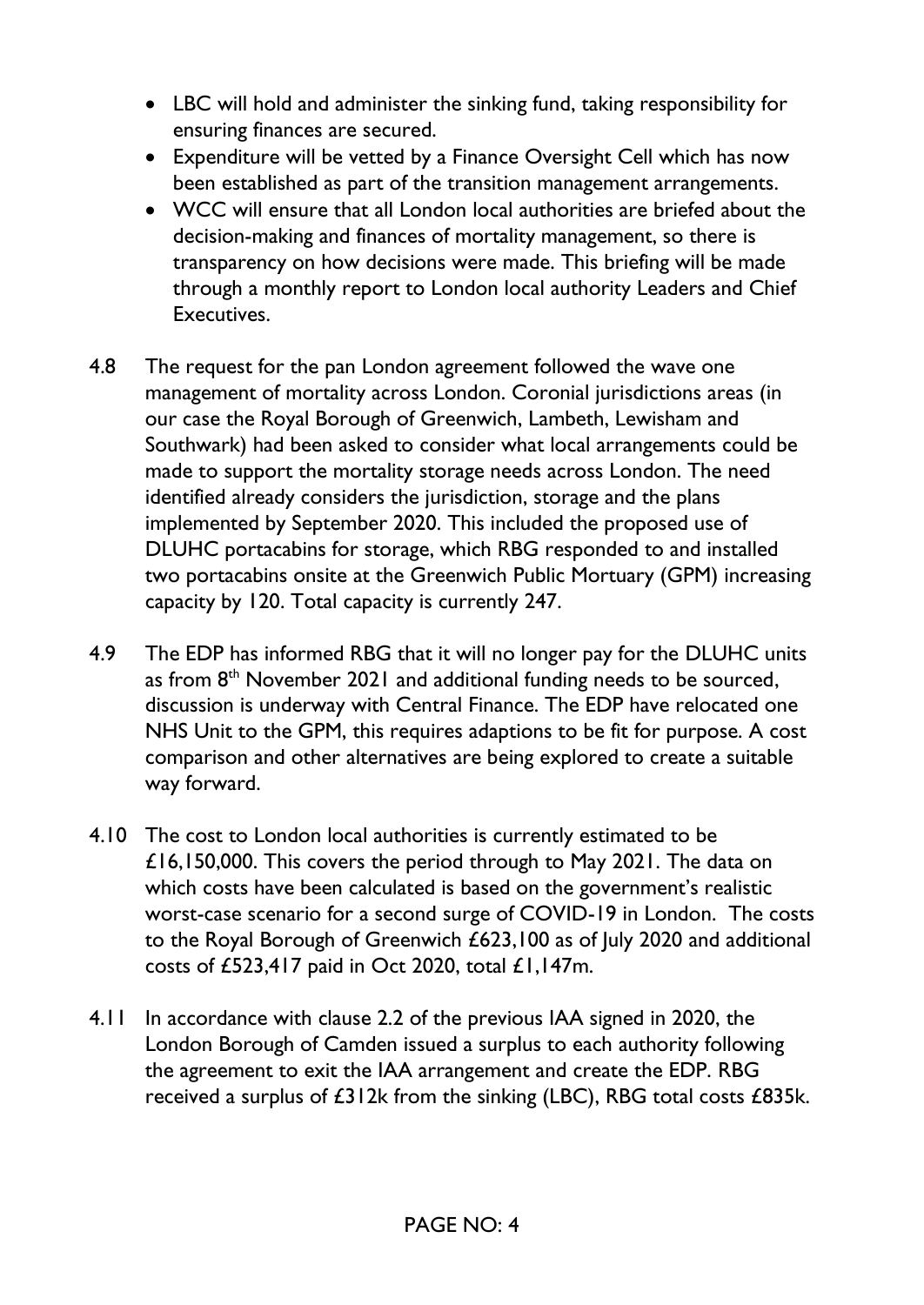# 5. **Available Options**

- 5.1 Option 1 sign the new inter-authority legal agreement which commits all London local authorities to fund the temporary mortuary provision up to May 2021 and which also provides funds to support the EDP to May 2022, with contingency to extend to March 2023.
- 5.2 Option 2 don't sign the new inter-authority legal agreement and make alternative arrangements.

## 6. **Preferred Option**

6.1 Option I is the preferred option.

### 7. **Reasons for Recommendations**

7.1 If Option 1 is agreed, it will provide the Council with the resilience of a pan London support network approach and prevent a standalone provision. This will place the Council in the best position to deal with further waves of Covid-19 deaths and provide support to the EDP to actively support the Death Management Process until May 2022, with a contingency included to extend to March 2023, dependant on Covid-19 mutation and transmission.

### 8. **Consultation Results**

8.1 No consultation has taken place with service users. However, the proposals arise from close collaboration between the Leaders and Chief Executives of London local authorities.

### 9. **Cross-Cutting Issues and Implications**

| <b>Issue</b>                               | <b>Implications</b>                                                                                                                                                                         | Sign-off                                                                                           |
|--------------------------------------------|---------------------------------------------------------------------------------------------------------------------------------------------------------------------------------------------|----------------------------------------------------------------------------------------------------|
| <b>Legal including</b><br>Human Rights Act | Under section 198 of the Public Health<br>Act 1936, a local authority may, and if<br>required by the Secretary of State for<br>Health must, provide mortuary and<br>post-mortem facilities. | Eleanor Penn,<br><b>Assistant Head of</b><br><b>Legal Services</b><br>(Planning &<br>Procurement), |
|                                            | Section 111 of the Local Government<br>Act 1972 provides powers for a local<br>authority to do anything (whether or                                                                         | I <sup>st</sup> February 2022                                                                      |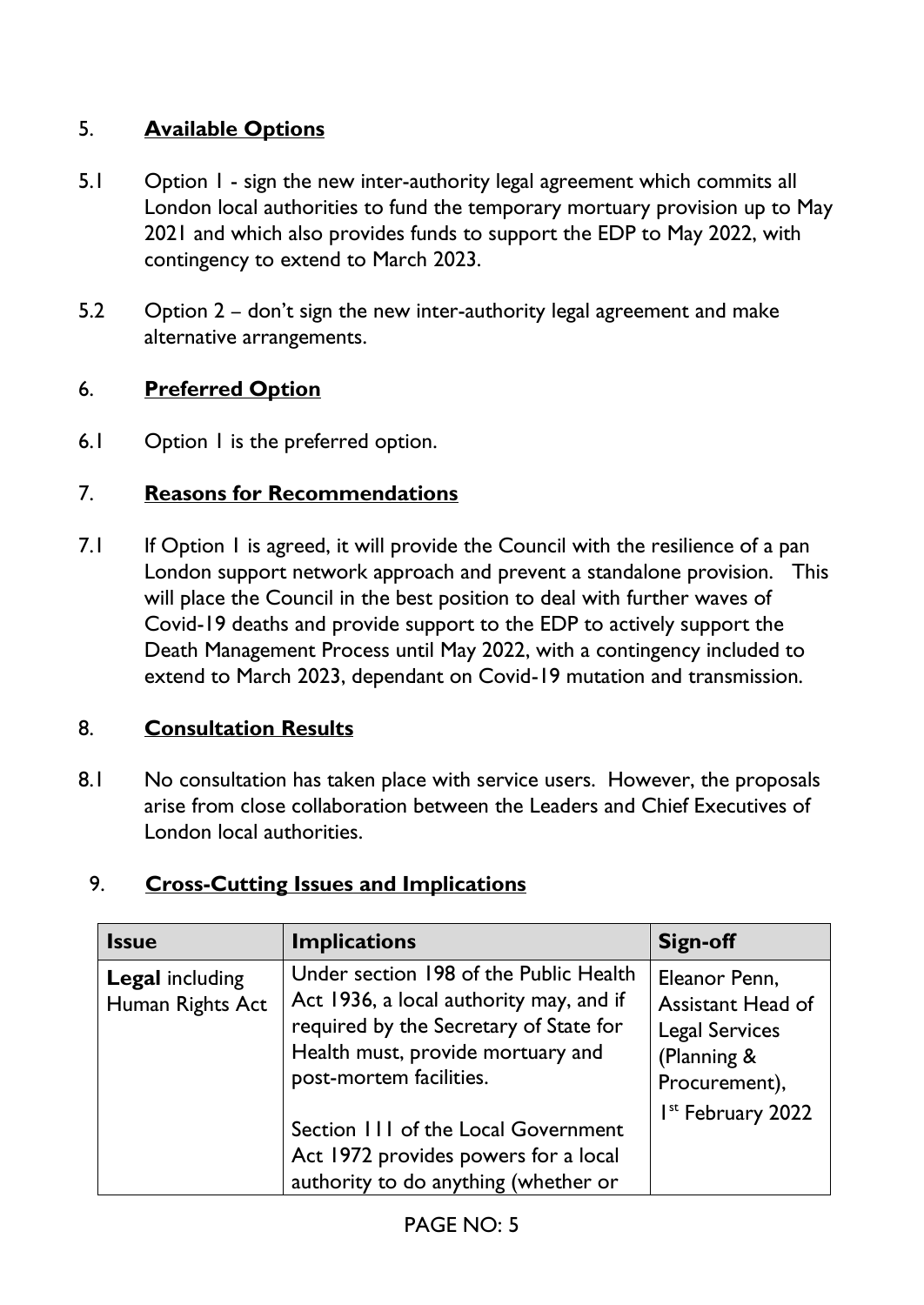| not involving the expenditure,<br>borrowing or lending of money or the<br>acquisition or disposal of any property<br>or rights) which is calculated to<br>facilitate, or is conducive or incidental<br>to, the discharge of any of their<br>functions.                                                                                                                                                                                                                                                                                                                                                                                                                                 |  |
|----------------------------------------------------------------------------------------------------------------------------------------------------------------------------------------------------------------------------------------------------------------------------------------------------------------------------------------------------------------------------------------------------------------------------------------------------------------------------------------------------------------------------------------------------------------------------------------------------------------------------------------------------------------------------------------|--|
| Section 1 of the Localism Act 2011<br>provides the Council with the power<br>to do anything that individuals generally<br>may do. This power extends to doing<br>things that an individual may do which<br>are unlike anything that the Council<br>currently, or public bodies do. The<br>Council may exercise this power for,<br>or otherwise than for, the benefit of<br>the authority, its area, or persons<br>resident or present in its area. This<br>general power is limited by any<br>restrictions in any existing or future<br>legislation.                                                                                                                                   |  |
| Regulation 12(7) of the Public<br>Contracts Regulations 2015 (PCR<br>2015) provides that an agreement<br>concluded between two or more<br>contracting authorities shall not be<br>deemed to be a public contract (and<br>thus subject to procurement) where all<br>of the following apply:<br>(a) the contract establishes or<br>implements a co-operation between<br>the participating contracting authorities<br>with the aim of ensuring that public<br>services they have to perform are<br>provided with a view to achieving<br>objectives they have in common;<br>(b) the implementation of that co-<br>operation is governed solely by<br>considerations relating to the public |  |
| interest; and                                                                                                                                                                                                                                                                                                                                                                                                                                                                                                                                                                                                                                                                          |  |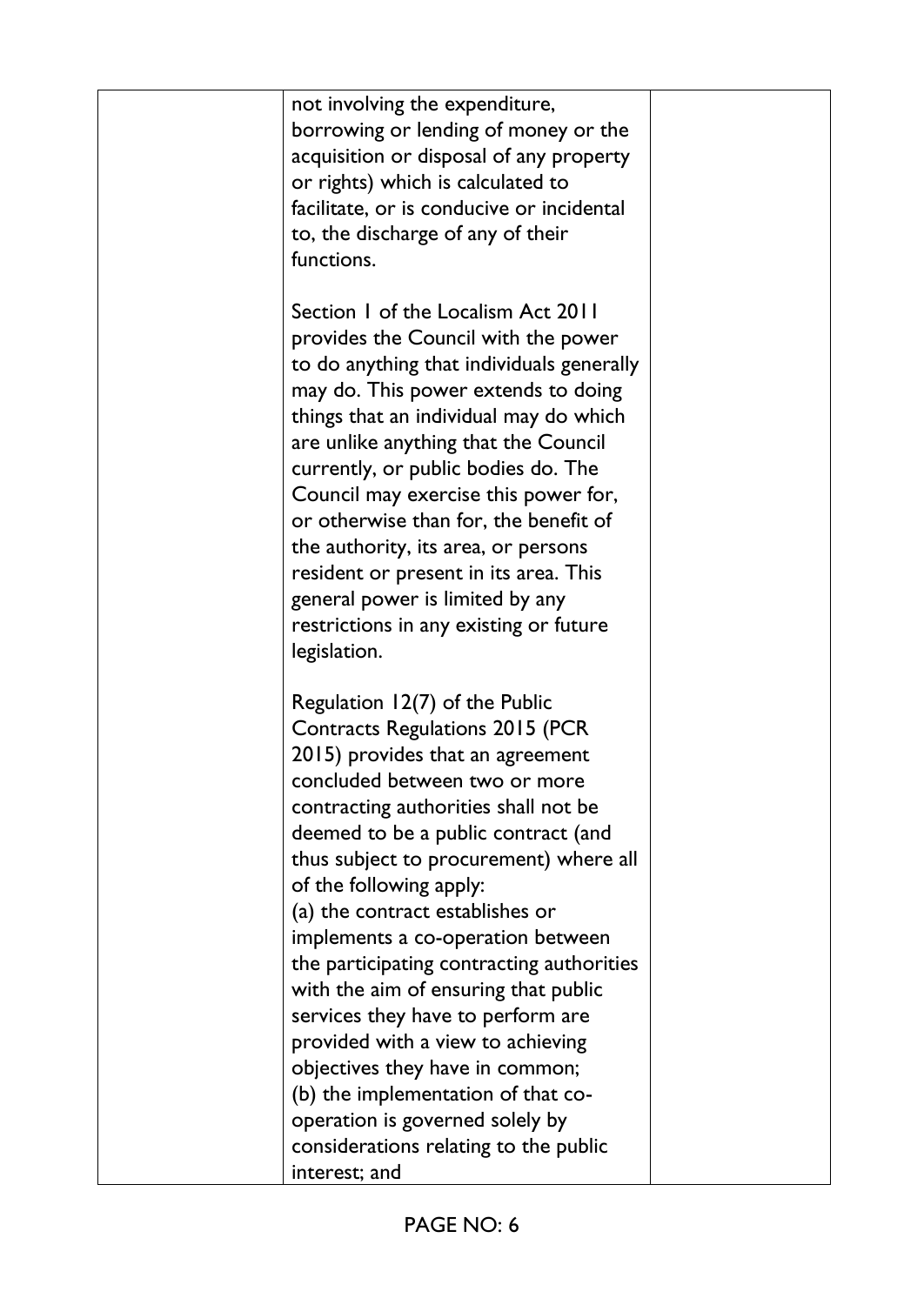|                                       | (c) the participating contracting<br>authorities perform on the open<br>market less than 20% of the activities<br>concerned by the co-operation.<br>From the information detailed in the<br>report, the conditions outlined above<br>are met, enabling the Council to enter<br>into an inter-authority agreement with<br><b>WCC and other London Boroughs</b><br>pursuant to Regulation 12(7) of the<br>PCR.                                                                                                                                             |                                                                                                |
|---------------------------------------|----------------------------------------------------------------------------------------------------------------------------------------------------------------------------------------------------------------------------------------------------------------------------------------------------------------------------------------------------------------------------------------------------------------------------------------------------------------------------------------------------------------------------------------------------------|------------------------------------------------------------------------------------------------|
|                                       | Under the Responsibility for Functions<br>section (Part 3) of the Council's<br>Constitution, this decision would<br>normally be taken by Cabinet.<br>However, by notice dated $Ist$ February<br>2022 the Leader varied the scheme of<br>delegation in Part 3 of the Council's<br>Constitution and withdrew the<br>delegation to Cabinet in respect of the<br>decision pursuant to this report in<br>order to allocate the decision to<br>himself. Accordingly, the Leader is<br>authorised to agree the<br>recommendations in paragraph 1.               |                                                                                                |
| <b>Finance and</b><br>other resources | This report seeks approval to sign an<br>inter-authority legal agreement (the<br>IAA) which commits London local<br>authorities to fund temporary<br>mortuary provision to May 2021. The<br>IAA also reflects London Councils<br>Chief Executives' aspiration that<br>£2.5 million of the sinking fund would<br>be retained to fund the Excess Deaths<br>Partnership (EDP) until May 2022 with<br>the potential of a 10-month extension<br>period to March 2023.<br>The cost to London local authorities is<br>currently estimated to be $£16,150,000$ . | <b>Michael Bate</b><br><b>Assistant Director</b><br>of Corporate<br><b>Finance</b><br>05/01/22 |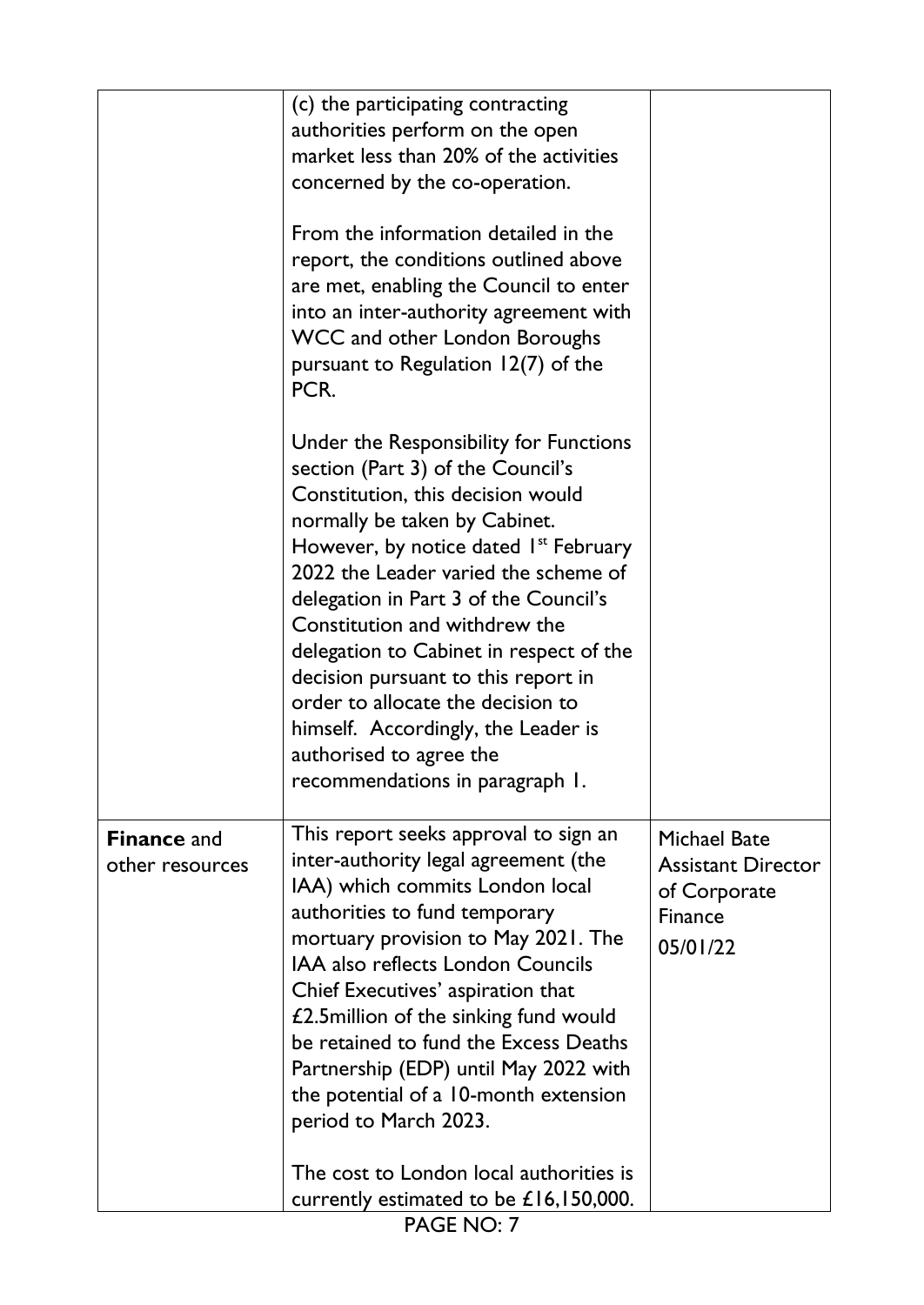|                   | This covers the period through to May<br>2021. The data on which costs have<br>been calculated is based on the<br>government's realistic worst-case<br>scenario for a second surge of COVID-<br>19 in London. The costs to the Royal<br>Borough of Greenwich £623,100 as of<br>July 2020 and additional costs of<br>£523,417 paid in Oct 2020, total<br>£1,147m. This is unbudgeted<br>expenditure and is included in the<br>return to Central Government<br>capturing the additional costs to the<br>Council arising from the Covid-19<br>Pandemic. Costs arising from any<br>potential extensions will need to be<br>identified and reported to Central<br>Government.                                              |                                                                        |
|-------------------|-----------------------------------------------------------------------------------------------------------------------------------------------------------------------------------------------------------------------------------------------------------------------------------------------------------------------------------------------------------------------------------------------------------------------------------------------------------------------------------------------------------------------------------------------------------------------------------------------------------------------------------------------------------------------------------------------------------------------|------------------------------------------------------------------------|
| <b>Equalities</b> | The contribution that the<br>recommendations of this report makes<br>to the Council's Equality and Equity<br>Charter and the Council's Equality<br>Objectives 2020-2024 is set out as<br>follows:<br>Commitment to making a real<br>difference.<br>The GPM carries out mortuary<br>provision under the jurisdiction of the<br>Inner London South Senior Coroner.<br>A Post Mortem is requested by the<br>Senior Coroner to confirm the cause<br>of death and in turn provides a<br>definitive conclusion for families where<br>uncertainty exists.<br>When specific concerns relating to<br>religion or cultural needs arise these<br>are discussed with the coroner service.<br>The Coroner service then pass on the | Darren Gregory<br><b>Bereavement</b><br>Services Manager<br>02/11/2021 |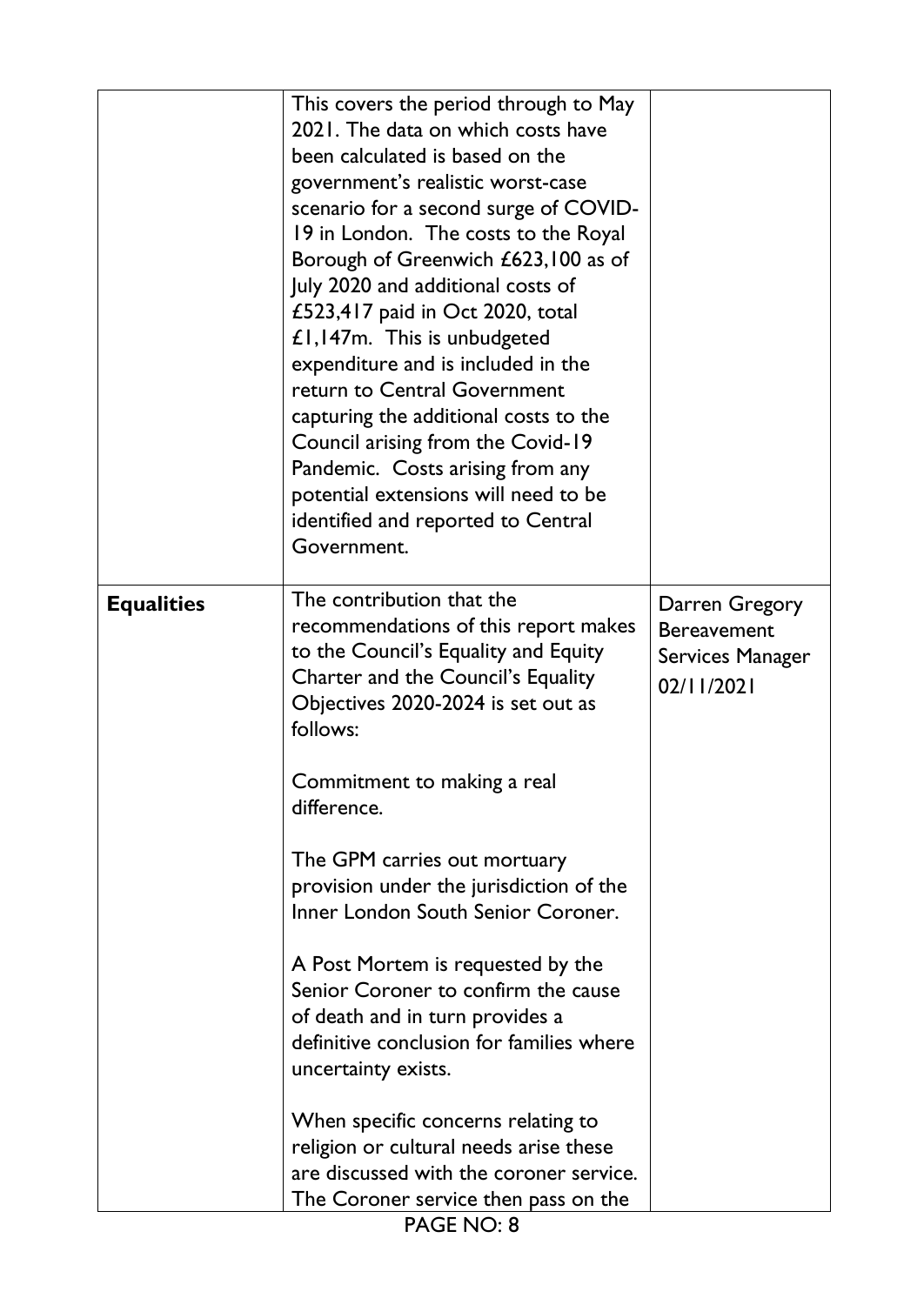|                       | families concerns and seeks support        |                   |
|-----------------------|--------------------------------------------|-------------------|
|                       | from the GPM staff. The staff ensure       |                   |
|                       | they listen and understand the             |                   |
|                       | diverse needs of all to prevent any        |                   |
|                       | inequalities or disrespect to the families |                   |
|                       | whilst upholding the Human Tissue          |                   |
|                       | Authority licencing regulations and the    |                   |
|                       | dignity of the deceased.                   |                   |
|                       |                                            |                   |
|                       | The GPM can accommodate                    |                   |
|                       | identification viewings via the coroner    |                   |
|                       | service thus creating a fairer borough     |                   |
|                       | through promoting inclusion,               |                   |
|                       | participation and equal access for all.    |                   |
|                       |                                            |                   |
|                       | As an organisation we form part of the     |                   |
|                       | Coroner's Consortium along with            |                   |
|                       | Lewisham, Lambeth and Southwark            |                   |
|                       | where the services carried out are for     |                   |
|                       | the bereaved families within those         |                   |
|                       | boroughs. This means we regularly          |                   |
|                       | work with our partners; Police, NHS,       |                   |
|                       | Coroner Services, other LAs to ensure      |                   |
|                       | our information, services and products     |                   |
|                       | remain accessible and inclusive.           |                   |
|                       | In 2020 the Greenwich Public               |                   |
| <b>Climate Change</b> | Mortuary received a new boiler             | Ron Ball,         |
|                       | system. The reasons for replacing the      | Mechanical        |
|                       | boiler plant at the Mortuary was to        | Contracts         |
|                       | support the Boroughs green initiative      | Manager. 04/11/21 |
|                       | goals to help lessen the carbon            |                   |
|                       | footprint across the Borough while         |                   |
|                       | improving on-site services to one of       |                   |
|                       | our high-profile sites. Modern day         |                   |
|                       | boilers with 94% efficiency, 94% of the    |                   |
|                       | energy used by the boiler goes to          |                   |
|                       | heating the area, only 6% is 'lost'/used   |                   |
|                       | to run itself. For older boilers with 60%  |                   |
|                       | efficiency, only 60% of the energy used    |                   |
|                       | by the boiler, 40% is lost, adding this    |                   |
|                       | with the upgrade in Building               |                   |
|                       | Management System (BMS) this will          |                   |
|                       | PAGE NO: 9                                 |                   |